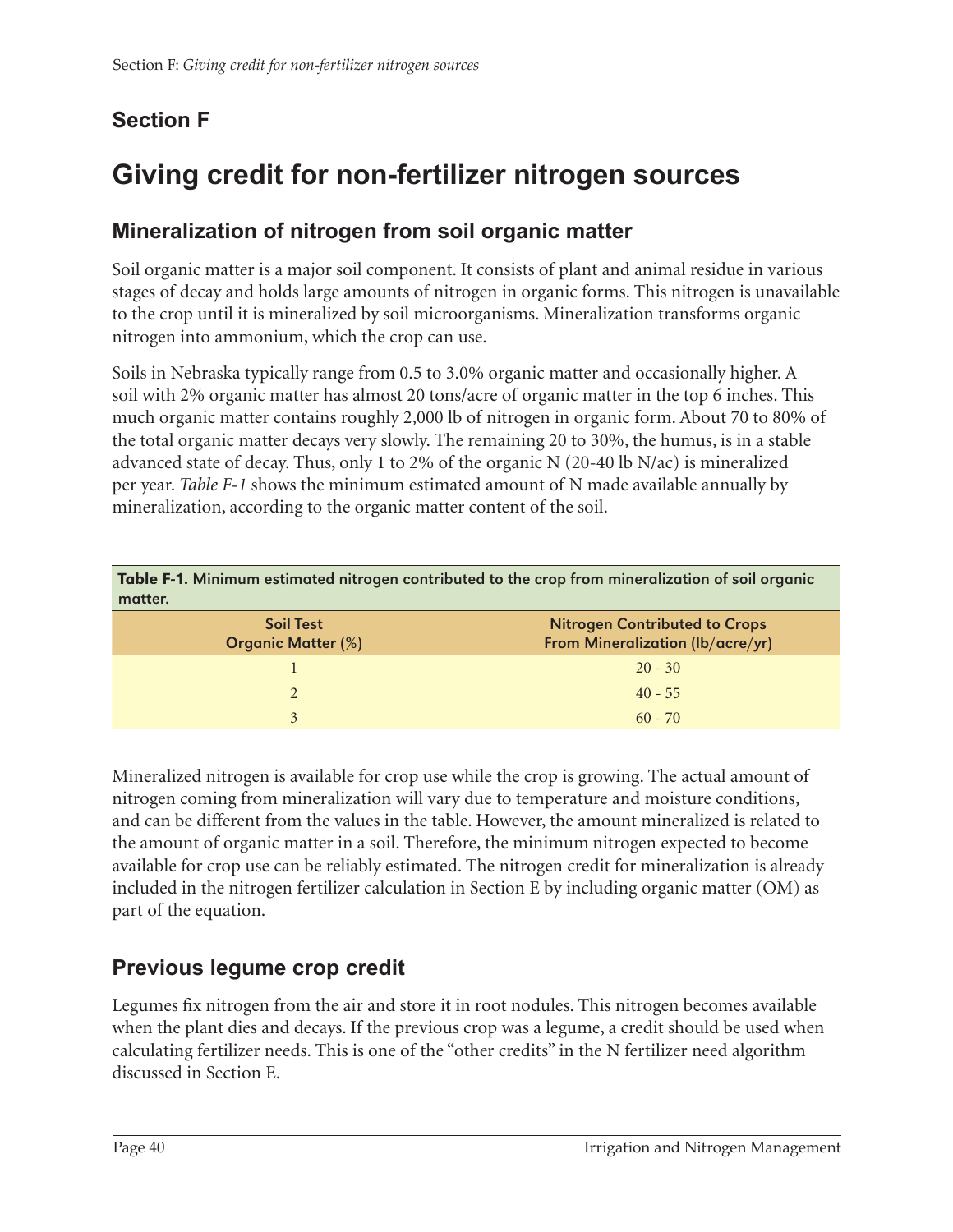

Figure F-1. Large round bale in an alfalfa field. Alfalfa is a legume that provides soil N due to the decay of plant roots, stems, and leaves.

Legume nitrogen starts with the formation of a root nodule. Each nodule represents an invasion by specific soil bacteria into the root. The bacteria multiply and result in enlarged or mature nodules. The bacteria in the nodules can fix enough nitrogen gas from the soil air to meet a substantial part of the plant's nitrogen needs. The amount actually fixed depends on the amount of nitrogen in the soil. The legumes will use the available soil nitrogen first, before they fix enough nitrogen to meet the rest of their needs. This is why soil nitrates are usually low following a legume crop.

When a legume crop is killed or dies, the plant residue decays easily because of the high nitrogen content in the legume leaves and stems. The amount of nitrogen the decaying legume residue contributes to the next crop varies. *Table F-2* shows the expected nitrogen credit when a grain crop follows a legume.

| Table F-2. Estimated nitrogen credit when the previous crop is a legume. |                                                 |                              |  |
|--------------------------------------------------------------------------|-------------------------------------------------|------------------------------|--|
| <b>Legume Crop</b>                                                       | <b>Medium and Fine</b><br><b>Textured Soils</b> | <b>Sandy</b><br><b>Soils</b> |  |
|                                                                          |                                                 | (lb/acre nitrogen credit)    |  |
| Alfalfa 70 - 100% stand<br>(More than 4 plants per sq ft)                | 180                                             | 100                          |  |
| Alfalfa 30 - 69% stand<br>$(1.5 \text{ to } 4 \text{ plants per sq ft})$ | 120                                             | 70                           |  |
| Alfalfa 0 - 29% stand<br>(Less than 1.5 plants per sq ft)                | 90                                              | 40                           |  |
| Sweet clover and red clover                                              | 80% of credit allowed for alfalfa               |                              |  |
| Soybean                                                                  | 45                                              | 35                           |  |
| Dry edible beans                                                         | 25                                              | 25                           |  |

© The Board of Regents of the University of Nebraska. All rights reserved. Page 41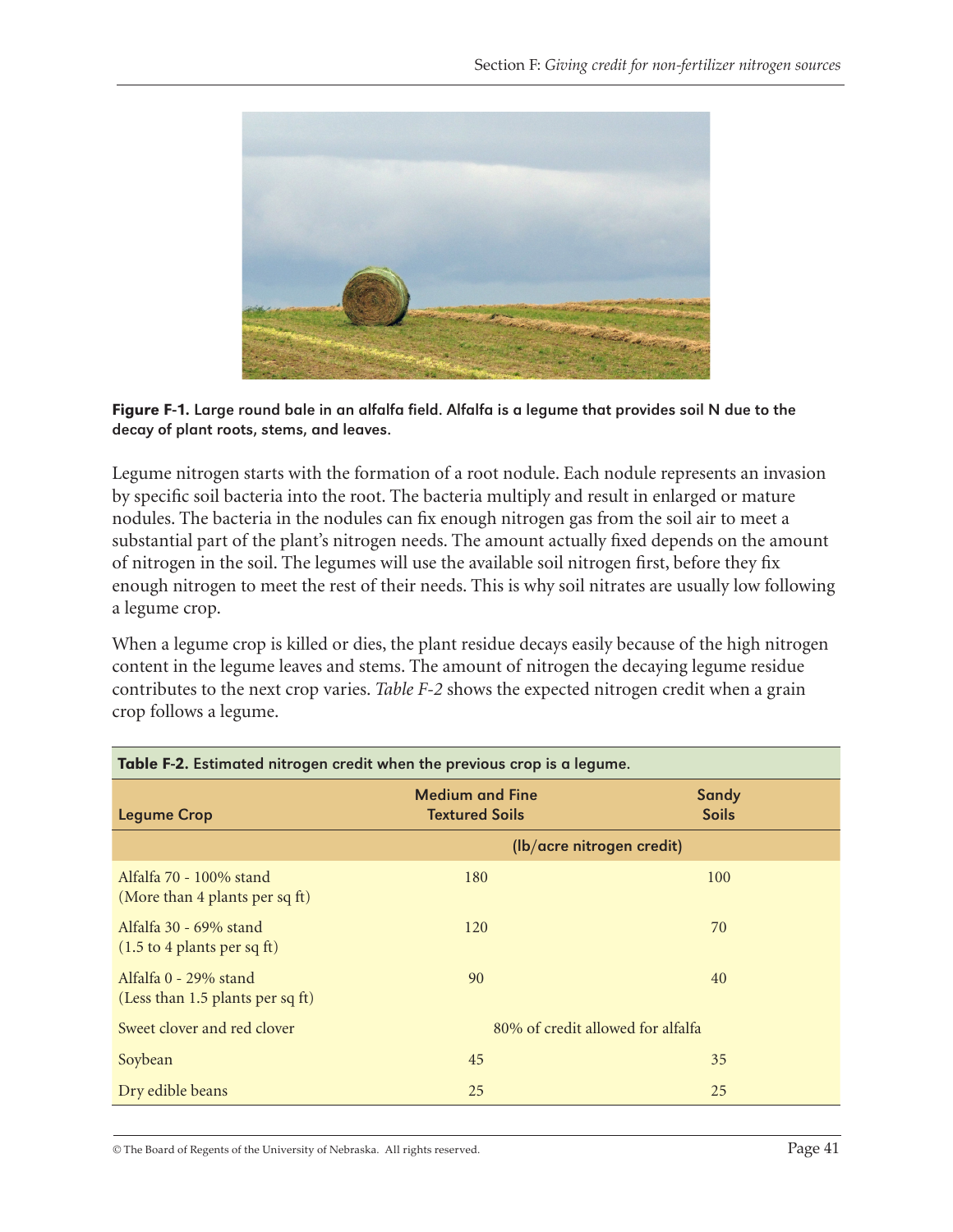### **Irrigation water credit**

Nitrate-nitrogen in irrigation water is available to a growing crop and is another credit to include in the fertilizer need equation. Each ppm will add 2.72 lb N/ac to the soil with each 12-inches of irrigation water applied (or 0.23 lb N/acre with each inch of irrigation water applied).

When irrigation water contains 10 or more ppm of nitrate-nitrogen, the amount of N fertilizer added to a crop should be reduced to credit the nitrogen coming from irrigation water. *Table F-3* shows how much nitrogen is added for different amounts of irrigation water. *(Note: Some water analyses give nitrate-nitrogen concentrations in parts per million [ppm] and others give values in milligrams per liter [mg/l]. They are the same.)*

| Table F-3. Crop available nitrogen in irrigation water. |                                              |    |    |     |     |     |     |     |     |
|---------------------------------------------------------|----------------------------------------------|----|----|-----|-----|-----|-----|-----|-----|
| <b>Water</b>                                            | Nitrate-Nitrogen concentration (ppm or mg/l) |    |    |     |     |     |     |     |     |
| <b>Applied</b>                                          | 5                                            | 10 | 15 | 20  | 25  | 30  | 35  | 40  | 45  |
| (inches)                                                | (Ib of nitrogen added per acre)              |    |    |     |     |     |     |     |     |
| 6                                                       | $\overline{7}$                               | 14 | 20 | 27  | 34  | 41  | 48  | 54  | 61  |
| 9                                                       | 10                                           | 20 | 30 | 41  | 51  | 61  | 72  | 82  | 92  |
| 12                                                      | 14                                           | 27 | 41 | 54  | 68  | 81  | 95  | 109 | 122 |
| 15                                                      | 17                                           | 34 | 51 | 68  | 85  | 102 | 119 | 136 | 153 |
| 20                                                      | 23                                           | 45 | 68 | 91  | 114 | 136 | 159 | 182 | 204 |
| 25                                                      | 28                                           | 57 | 85 | 114 | 142 | 170 | 199 | 227 | 255 |

The timing of irrigation application in relation to the period of rapid nitrogen uptake by the crop affects the value of the nitrogen in the water to that year's crop. Rapid N uptake is illustrated in *Figure G-1* and extends from about V6 to after pollination, but N is taken up all season. Nitrogen in irrigation water applied during the rapid uptake period is just as useful to the crop as the same amount of nitrogen fertilizer. Nitrogen in water applied late in the growing season, after the crop has already taken up most of its nitrogen needs, is of limited value. Care must be taken to reduce drainage below the root zone since nitrogen will leach with the water. The sections on irrigation scheduling are critical to reduce these losses.

Due of the uncertainty of precipitation during the growing season, we suggest that the nitrogen contained in 80% of the 5-year average irrigation depth be used when calculating the N contribution by irrigation water. If your field site is within an NRD with an annual water allocation, use the annual allocation in place of the 5-year average. An example will show how to calculate the N provided by irrigation water containing N.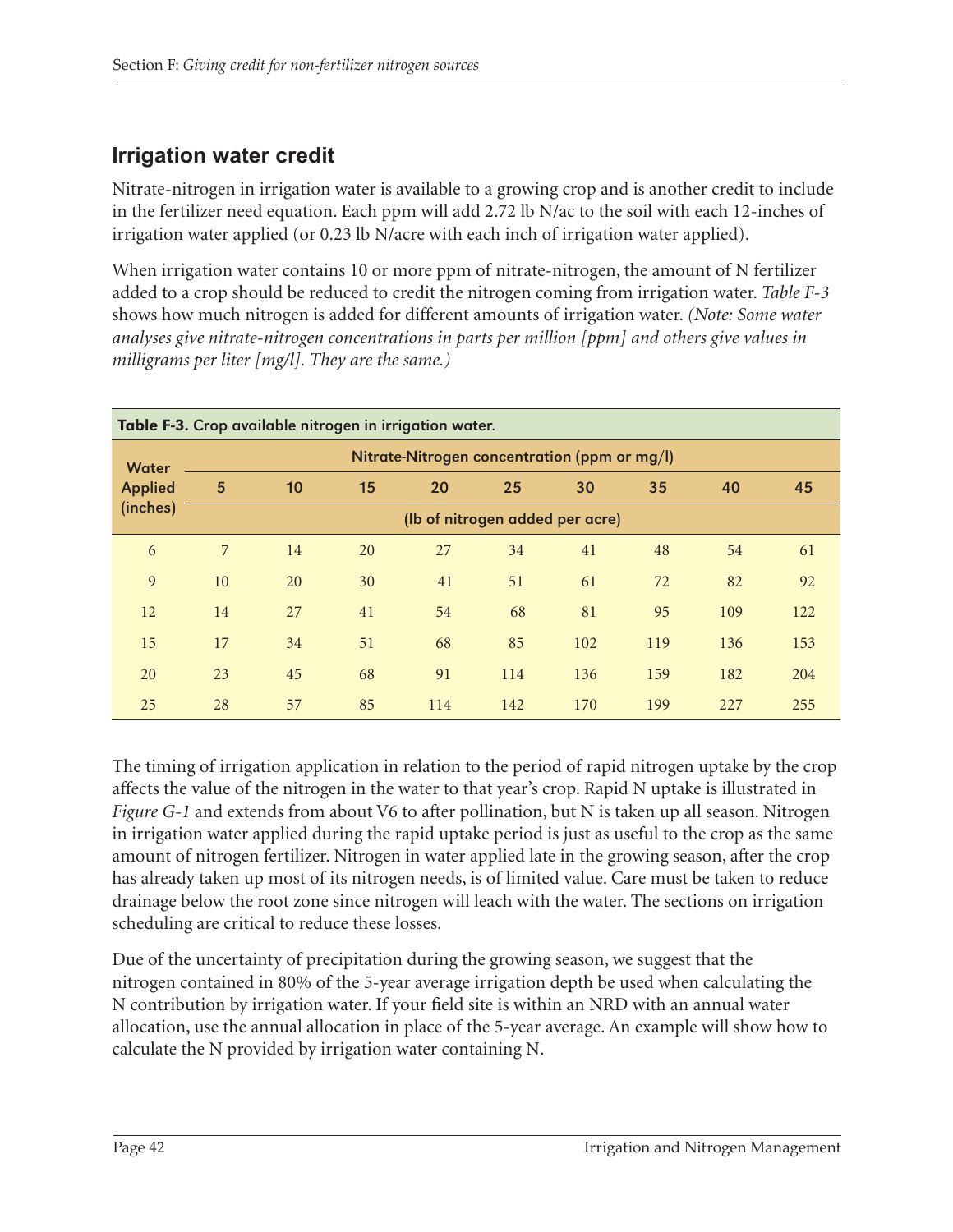#### **Example: Calculating the irrigation water N credit**

Irrigation water contains 15 ppm nitrate-nitrogen. The 5-year average irrigation water application depth is 10 inches per year. Using 80% of the 5-year average, how much crop available N is in the irrigation water?

```
(ppm) x (0.2267) x (in. of water) = lb of nitrogen/acre in the water
```
**0.8 x 15 ppm x 0.227 x 10 in. = 34 lb of nitrogen/acre**

#### **Organic resource credit**

Livestock and poultry manures, composted meat processing wastes, dewatered sewage sludge, and composted plant material are examples of organic resources. They may contain a combination of organic nitrogen, ammonium, and nitrate. All of the ammonium and nitrate is potentially available to the crop the first year. In contrast, a fraction of the organic nitrogen will become available only after mineralization by soil micro-organisms. This occurs over a period of several months to several years.

The amount of nutrients released from organic resources varies considerably. Thirty to seventy percent of the nutrients in organic form can be made available to the next crop after application, depending on the type of organic resource and soil conditions (mainly moisture and temperature). Research and on-farm evaluations have been used to project the amount of nitrogen available to the next crop from organic resources (*Table F-4*). The values in the table are conservative and can be used with confidence. These amounts will vary depending on the method and timing of application and nitrogen content of the organic resource. Producers should always collect samples of organic resources and have the samples analyzed to determine a more accurate credit. Manure sampling procedures are presented in NebGuide G1450 at: *www.ianrpubs.unl.edu/sendIt/g1450.pdf.*

Organic resources are usually used to supply nitrogen for the next crop. However, there are other nutrients in organic resources such as phosphorus, potassium, sulfur, and trace elements like iron, zinc, and copper that can also be beneficial in subsequent crop years.

Long-term use of organic resources to fully meet nitrogen requirements usually results in excessive buildup of available phosphorus and potassium in the soil. To avoid this problem, organic material application should be based on replacing the phosphorus removed in the crop. Applying organic resources to meet the crop's needs for phosphorus instead of nitrogen will require three to seven times more land area. Heavy applications of organic resources without consideration of crop needs can result in over-application of nutrients. Groundwater and surface water contamination can then occur.